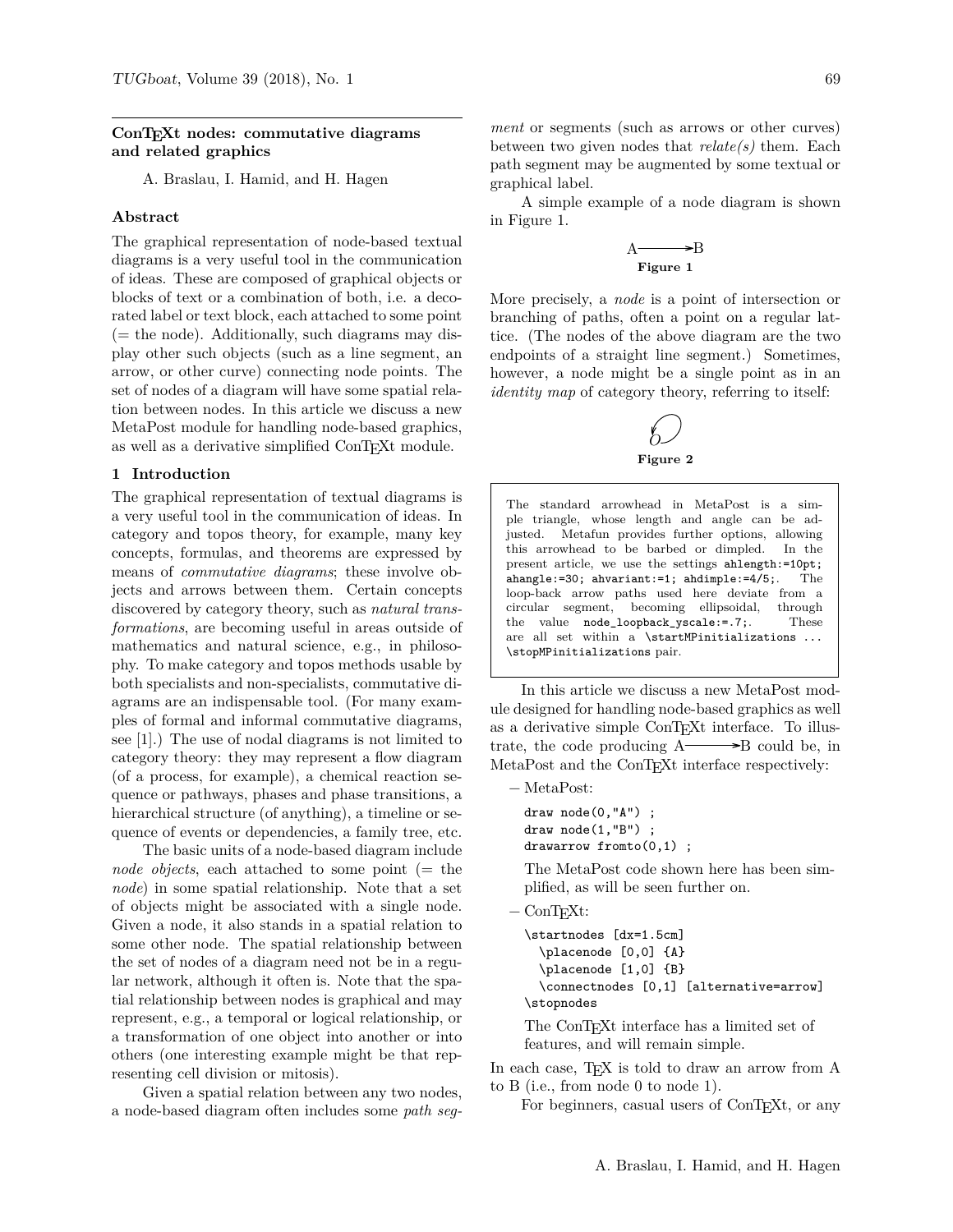others who might be intimidated by MetaPost syntax, the ability to construct simple diagrams by means of standard ConT<sub>E</sub>Xt syntax is helpful. For those who have tried the ConTEXt interface and/or want to draw more advanced diagrams, the Meta-Post module is much more powerful and flexible.

### **2 MetaPost**

MetaPost is a vector-graphics language which calls upon  $T_F X$  to typeset text (such as labels); in Con-TEXt, furthermore, MetaPost is integrated natively through the library MPlib as well as the macro package Metafun. The tight integration of ConTEXt and MetaPost provides advantages over the use of other, external graphics engines. These advantages include ease of maintaining coherence of style, as well as extensive flexibility without bloat. MetaPost has further advantages over most other graphics engines, including a very high degree of precision as well as the possibility to solve certain types of algebraic equations. This last feature is rarely used but should not be overlooked.

It is quite natural in MetaPost to locate our node objects along a path or on differing paths. This is a much more powerful concept than merely locating a node at some pair of coordinates, e.g., on a square or a rectangular lattice, for example (as in a table). Furthermore, these paths may be in three dimensions (or more); of course the printed page will only involve some projection onto two dimensions. Nor are the nodes restricted to a location on the points defining a path: they may have, for an index, any *time* along a given path p ranging from the first defining point  $(t = 0)$  up to the last point of that path  $(t \leq \text{length}(p))$ , the number of defining points of a path. (Note that the time of a cyclic path is taken modulo the length of the path, that is,  $t$  outside of the range  $[0, \text{length}(p)]$  will return the first or the last point of an open path, but will "wrap" for a closed path.)

Given a path p, nodes are defined (implicitly) as picture elements: picture p.pic[];. This is a pseudo-array where the square brackets indicate a set of numerical tokens, as in p.pic[0] or p.pic[i] (for i=0), but also p.pic0. This number need not be an integer, and p.pic[.5] or p.pic.5 (not to be confused with p.pic5) are also valid. These picture elements are taken to be located relative to the path p, with the index t corresponding to a time along the path, as in

# draw p.pic[t] shifted point t of p;

(although it is not necessary to draw them in this way). This convention allows the nodes to be oriented and offset with respect to the path in an arbitrary manner.

Note that a path can be defined, then nodes placed relative to this path. Or the path may be declared but remain undefined, to be determined only after the nodes are declared. Yet another possibility is that the path may be adjusted as needed, as a function of whatever nodes are to be occupied. This will be illustrated through examples further down.

## **3 Some simple examples**

Let's begin by illustrating a typical commutative diagram from category theory. Although it may appear trivial, this example helps to introduce Meta-Post syntax. At the same time, a large part of the idea behind this module is to facilitate use of this system without having to learn much MetaPost.

### \startMPcode

```
path p ; p := fullsquare scaled 3cm ;
 draw p ;
  for i=0 upto length p:
    draw point i of p
      withpen pencircle scaled 5pt ;
  endfor ;
\stopMPcode
```
A path is drawn as well as the points defining the path.



Given the named path nodepath, we can now define and draw nodes as well as connections between them (see Figure 4):

\startMPcode

```
clearnodepath ; nodepath = p ;
  draw node(0, "node{\$(X)\$}'') ;
  draw node(1,"\node{$G(Y)$}") ;
  draw node(2,"\node{$F(Y)$}") ;
  draw node(3,"\node{$F(X)$}") ;
  drawarrow fromto.bot(0,0,1,
         "\nodeSmall{\$(f)$$\}") ;
  drawarrow fromto.top(0,3,2,
         "\nodeSmall{$F(f)$}") ;
  drawarrow fromto.rt (0,2,1,
         "\nodeSmall{$\eta_Y$}") ;
  drawarrow fromto.lft(0,3,0,
         "\nodeSmall{$\eta_X$}") ;
\stopMPcode
```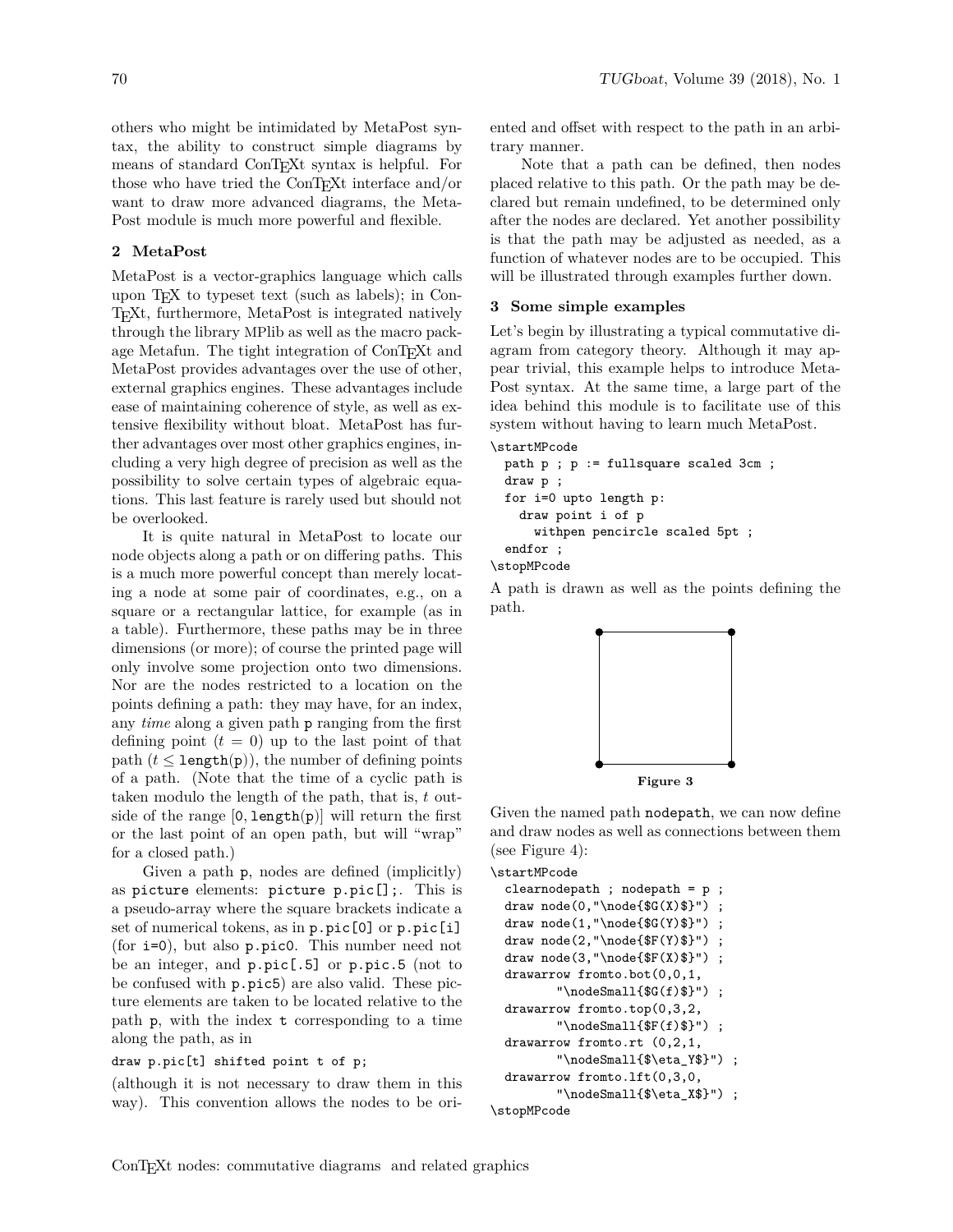

In working with MetaPost, it is good practice to reset or clear a variable using the directive save for the *suffix* (or variable name) nodepath, as contained in the directive clearnodepath (defined as "save nodepath; path nodepath"). The macros used here rely on the creation of certain internal variables and may not function correctly if the variable structure is not cleared. Indeed, any node may contain a combination of picture elements, added successively, so it is crucial to save the variable, making its use local rather than global. This point is particularly true with ConT<sub>E</sub>X<sub>t</sub>, where a single MPlib instance is used and maintained over multiple runs.

The ConTEXt directives \startMPcode...\stopMPcode include grouping (MetaPost begingroup;...endgroup;) and the use of save (in clearnodepath) will make the suffix nodepath local to this code block. In the code for Figures 3 and 4, the path p itself is not declared local (through the use of a save); it therefore remains available for other MetaPost code blocks. We cannot do this with the default suffix name nodepath without undesirable consequences.

Note that one should not confuse the above MetaPost function node() with the ConTEXt command \node{}, defined as follows:

\defineframed

```
[node]
[frame=off,
offset=1pt]
```
\defineframed [nodeSmall] [node] [foregroundstyle=small]

\node{} places the text within a ConTEXt frame (with the frame border turned off), whereas the MetaPost function node(i,"...") sets and returns a picture element associated with a point on path nodepath indexed by its first argument. The second argument here is a string that gets typeset by T<sub>E</sub>X. (The use of \node{} adds an offset.)

By default, the MetaPost function fromto() returns a path segment going between two points of the path nodepath. The first argument (0 in the example above) can be used as a displacement to skew the path away from a straight line (by an amount in units of the straight path length). The last argument is a string to be typeset and placed at the midpoint of the segment. The suffix appended to the function name gives an offset around this halfway point. This follows standard MetaPost conventions.

It is important to draw or declare the nodes *before* drawing the connections, using fromto(), in order to avoid overlapping symbols, as one notices that the arrows drawn in the example above begin and end on the border of the frame (or bounding box) surrounding the node text. This would not be possible if the arrow were to be drawn before this text was known.

As will be seen further on, one can specify the use of any defined path, without restriction to the built-in name nodepath that is used by default. Furthermore, a function fromtopaths() can be used to draw segments connecting any two paths which may be distinct. This too will be illustrated further on.

The ConTEXt syntax for the current example looks like this:

```
\startnodes [dx=3cm,dy=3cm]
  \placenode [0,0] {\node{$G(X)$}}
  \Delta cenode [1,0] {\n 6G(Y) }}
  \label{thm:1} $$\placenode [1,1] _{\node{$F(Y)$}}}\\Delta \text{F(X)}\connectnodes [0,1] [alternative=arrow,
    label={\nodeSmall{$G(f)$}},position=bottom]
  \connectnodes [3,2] [alternative=arrow,
    label={\nodeSmall{$F(f)$}},position=top]
  \connectnodes [2,1] [alternative=arrow,
    label={\nodeSmall{$\eta_Y$}},position=right]
  \connectnodes [3,0] [alternative=arrow,
    label={\nodeSmall{$\eta_X$}},position=left]
```
\stopnodes



**Figure 5** Drawn using the ConTEXt interface.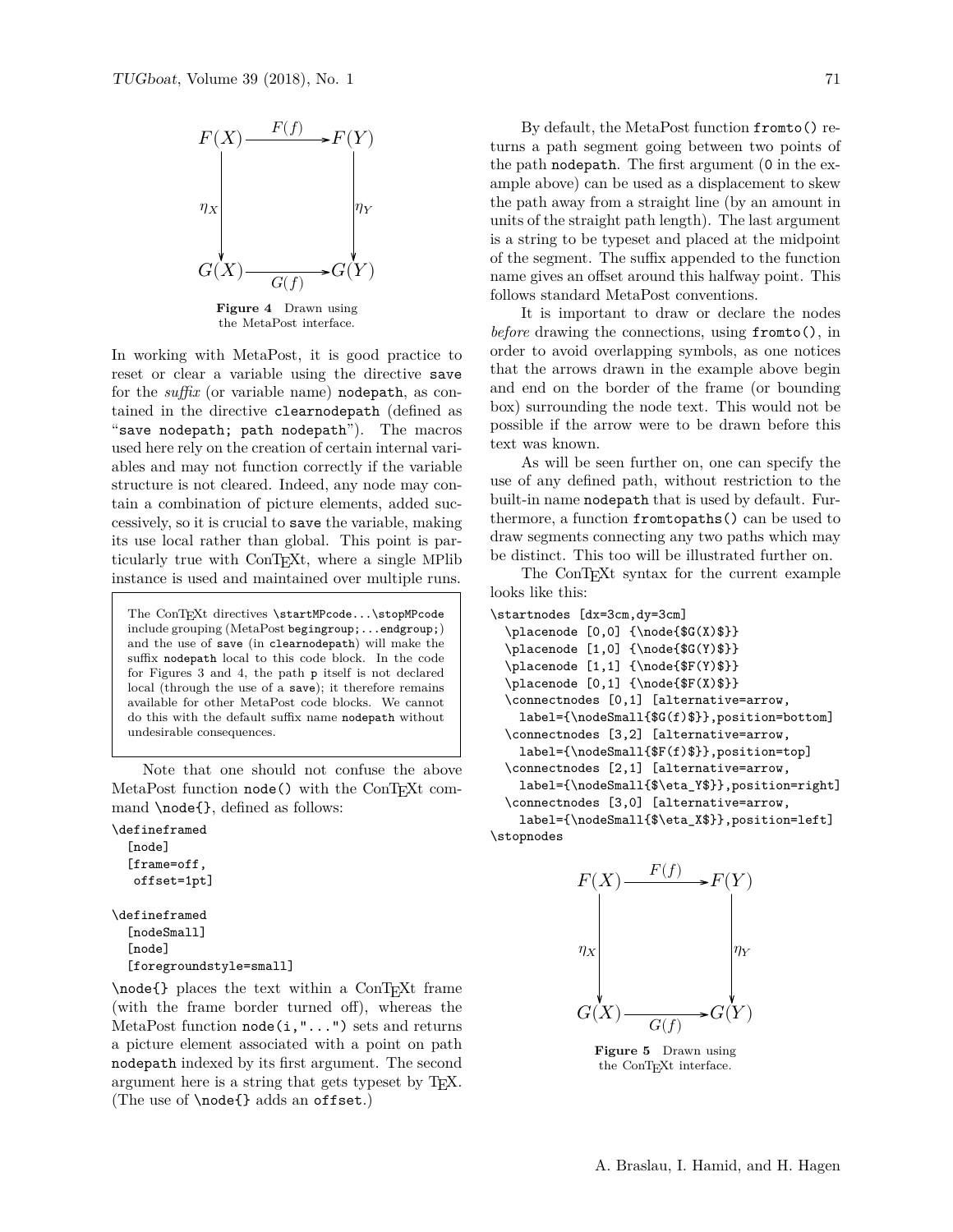This follows the more classic (and limited) approach of placing nodes on the coordinates of a regular lattice, here defined as a 3 cm square network. [The lattice can be square  $(dx = dy)$ , rectangular  $(dx \neq dy)$ , or oblique (through rotation  $\neq$  90).] The arguments are then  $(x, y)$  coordinates of this lattice and the nodes are indexed  $0, 1, 2, \ldots$  in the order in which they are drawn. These are used as reference indices in the commands \connectnodes (rather than requiring two *pairs* of coordinates); see Figure 6.



**Figure 6** Coordinates and indices. (For variety, a rectangular oblique lattice is drawn.)

Connecting numbered nodes (in the order in which they were declared) might seem a bit confusing at first view, but it simplifies things in the end, really!

An identity map, as shown in Figure 2, earlier, and, below, in Figure 7 is achieved by connecting a node to itself.



```
\startnodes [dx=2cm,dy=.6cm]
  \placenode [0,0] {\node{Me}}
  \Delta cenode [1,-1] {\node{You}}
  \connectnodes [0,0] [alternative=arrow,
    offset=.75cm,position=topright,
    label=myself]
  \connectnodes [1,1] [alternative=arrow,
    offset=.75cm,position=bottomright,
   label=yourself]
\stopnodes
```
The scale (diameter) of the circular loop-back is set by the keyword offset= (normally used to curve or bow-away a path connecting nodes from the straight-line segment between them), and the position= keyword sets its orientation.

Let us now consider the following code which illustrates the Metafun operator crossingunder (see Figure 8). The nodepath indices are put into variables A, B, C, and D, thus simplifying the code.

\startMPcode

```
clearnodepath ;
 nodepath := fullsquare scaled 2cm ;
  save A,B,C,D ;
  A = 3; draw node(A, "\node{A}") ;
  B = 2; draw node(B,"\node{B}");
  C = 0; draw node(C, " \node{C}");
  D = 1; draw node(D,"\node{D}");
  drawarrow fromto(0,B,C) ;
  drawarrow fromto(0,A,D)
    crossingunder fromto(0,B,C) ;
\stopMPcode
```


**Figure 8** A  $\rightarrow$  D under B  $\rightarrow$  C.

Given a path segment to be crossed, crossingunder draws a path with a segment surrounding the intersection with that path cut-out, resulting in two (sub)path segments. This operator is of such general use that it has been added to the Metafun base.



**Figure 9** crossingunder

Another illustration of the crossingunder operator in use is shown in figure 9. Because the diagrams are all defined and drawn in MetaPost, one can easily use the power of MetaPost to extend a simple node drawing with any kind of graphical decoration.

This brings up an important point that has limited the development of a full-featured Con-TEXt node module up to now. A pure Meta-Post interface affords much more flexibility than can be conveniently reduced to a set of TEX macros; the ConT<sub>EXt</sub> interface has been written to provide only basic functionality. (One can use \nodeMPcode{} to inject arbitrary MetaPost code within a \startnode...\stopnode pair, although in this example one is probably better off using the straight MetaPost interface.)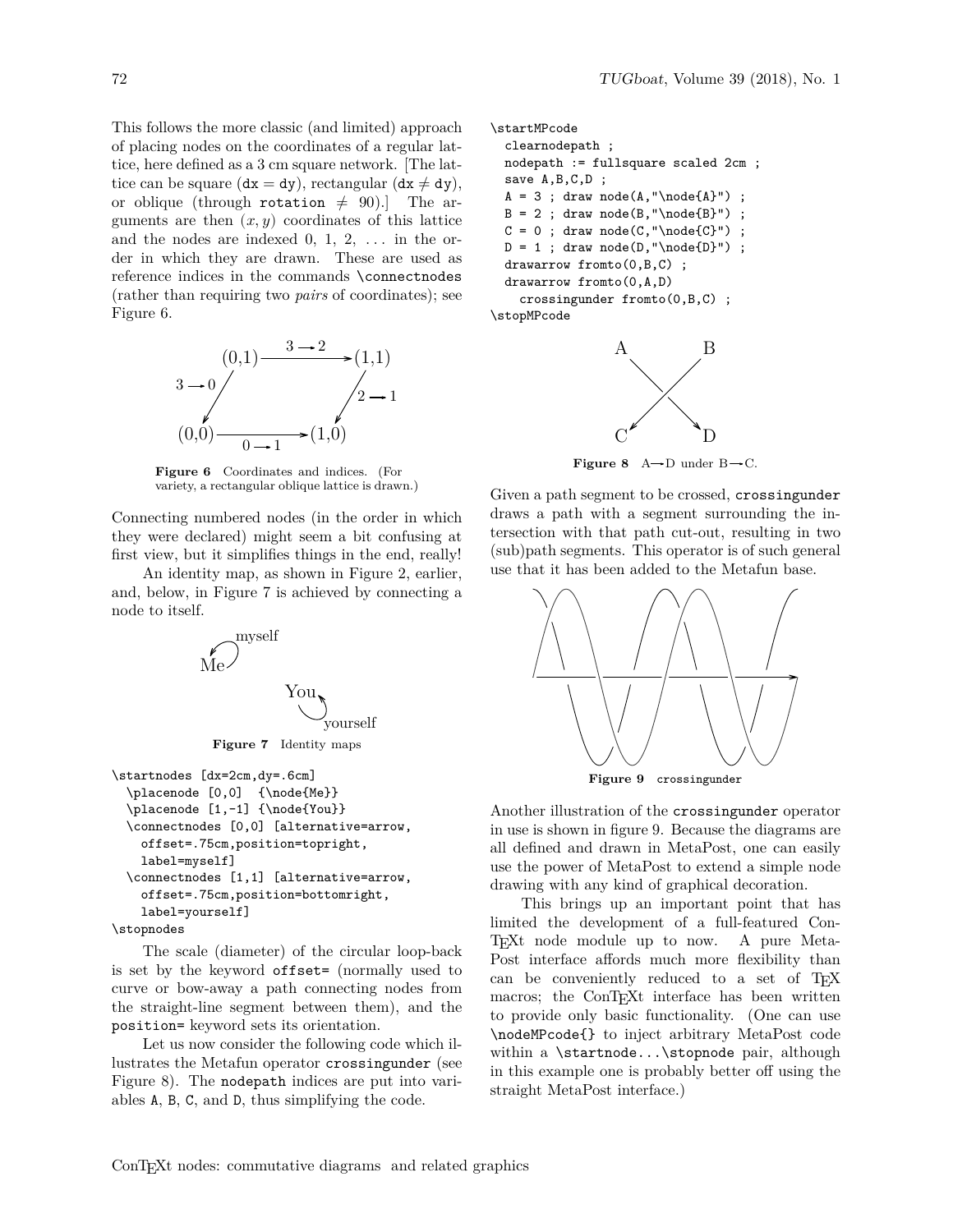### **4 Cyclic diagrams**

For a somewhat more complicated example, let us consider the representation of a catalytic process such as that given by Krebs [2]. The input is shown coming into the cycle from the center of a circle; the products of the cycle are spun off from the outside of the circle. We start by defining a circular path where each point corresponds to a step in the cyclic process. Our example will use six steps.

We also want to define a second circular path with the same number of points at the interior of this first circle for the input, and a third circular path at the exterior for the output (see Figure 10).



**Figure 10** The paths that we will use for the anchoring of nodes.

The code is as follows:

```
\startMPcode
 save p ; path p[] ;
 % define a fullcircle path
 % with nodes at 60° (rather than 45°)
 p1 := (for i=0 step 60 until 300:
        dir(90-i) .. endfor cycle)
        scaled 1.8cm ;
 p0 := p1 scaled .5;
 p2 := p1 scaled 1.5;
 for i=0 upto 2:
   draw p[i] ;
    for j=1 upto length p[i]:
      draw point j of p[i]
        withpen currentpen scaled 10 ;
      if i=1:
        label.autoalign(angle
                      point j of p[i])
          (decimal j, point j of p[i]) ;
      fi
    endfor
    label.bot("\bf p" & decimal i,
              point 0 of p[i]) ;
  endfor
\stopMPcode
```
(autoalign() is a feature defined within Metafun.)

Nodes will then be drawn on each of these three circles and arrows will be used to connect the various nodes, either on the same path or else between paths.

The MetaPost function fromto() is used to give a path segment that points from one node to another. It *assumes* the path named nodepath, and in fact calls the function fromtopaths that explicitly takes path names as arguments. That is, fromto  $(d, i, j, \ldots)$  is equivalent to from to paths  $(d, j, j, \ldots)$ nodepath, i, nodepath, j, ...).

As stated above, this segment can be a straight line, or a path can be bowed away from this straight line by a transverse displacement given by the function's first argument (given in units of the straight segment length). When both nodes are located on a single, defined path, this segment can be made to lie on or follow this path, such as one of the circular paths defined above. This behavior is obtained by using any non-numeric value (such as true) in place of the first argument. Of course, this cannot work if the two nodes are not located on the same path.

In figure 11, the circular arc segments labeled *a–f* are drawn using the following:

### drawarrow fromtopaths.urt

```
(true,p1,0,p1,1,"\nodeGray{a}") ;
```
Here, **\nodeGray** is a frame that inherits from **\node**, changing style and color:

\defineframed [nodeGray] [node] [foregroundcolor=darkgray, foregroundstyle=italic]

The bowed arrows feeding into the cyclic process and leading out to the products — between different paths, from the path p0 to the path p1 and from the path  $p1$  to the path  $p2$ , respectively — are drawn using the deviations  $+3/10$  and  $-1/10$  (to and from half-integer indices, thus mid-step, on path  $p1$ :

```
drawarrow fromtopaths( 3/10,p0,0,p1,0.5)
          withcolor .6white ;
drawarrow fromtopaths(-1/10,p1,0.5,p2,1)
          withcolor .6white ;
```
### **4.1 A lesson in MetaPost**

An 'array' of paths is declared through path p[]; it is not a formal array, but rather a syntactic definition of a collection of path variables  $p0, p1, \ldots$ , each of whose names is prefixed with the tag "p" followed by any number, not necessarily an integer (e.g., p3.14 is a valid path name). The syntax allows enclosing this "index" within square brackets, as in p[0] or, more typically, p[i], where i would be a numeric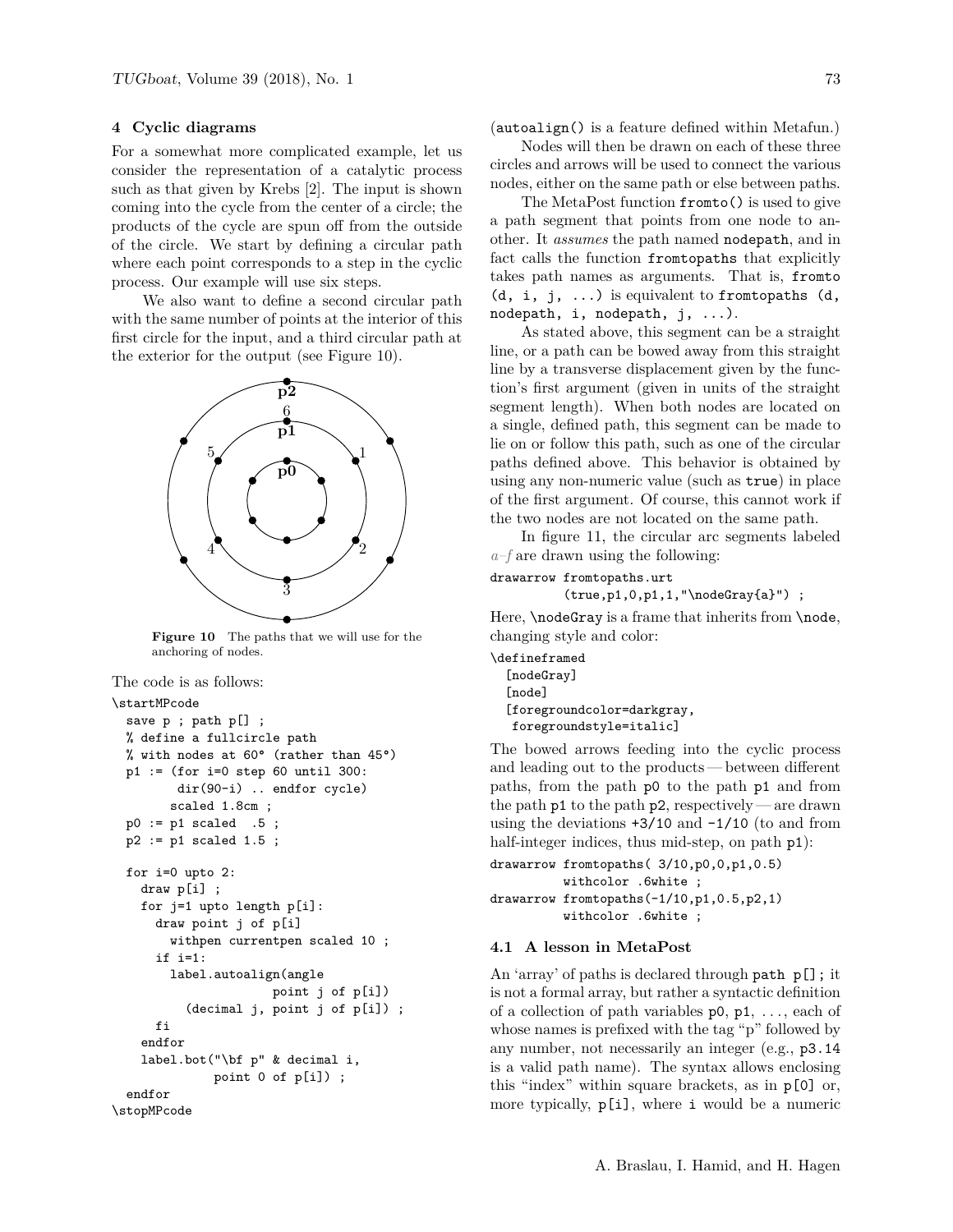

**Figure 11** The Bethe cycle for the energy production in stars [3] in a Krebs representation of a catalytic process [2].

variable or the index of a loop. Note that the use of brackets is required when using a negative index, as in  $p[-1]$  (since  $p-1$  is interpreted as three tokens, representing a subtraction). Furthermore, the variable p itself would here be a numeric (by default), so p[p] would be a valid syntactic construction! One could, additionally, declare a set of variables path p[][]; and so forth, defining also p[0][0] (equivalently, p0 0) for example as a valid path, coexisting with yet different from the path p0.

MetaPost also admits variable names reminiscent of structured types in programming; for example, the declaration picture p.pic[]; is used internally in the node macros, but this becomes picture p[]pic[]; when using a path 'array' syntax. These variable names are associated with the suffix p and all become undefined by save p;.

### **5 Putting it together**

What follows is an example of a natural transformation, discovered and articulated in the course of a philosophical research project (by Idris Samawi Hamid). Figure 12 represents what is called the Croce Topos, named after the Italian philosopher Benedetto Croce (1866–1952). We define it using the ConT<sub>E</sub>X<sup>†</sup> interface to the node package:

```
\startnodes [dx=3cm,dy=3cm,alternative=arrow]
  \placenode [0, 0] {\node{Practical}}
  \placenode [1, 0] {\node{Economic}}
  \placenode [3.5,0] {\node{Moral}}
  \placenode [3.5,1] {\node{Conceptual}}
  \placenode [1, 1] {\node{Aesthetic}}
  \placenode [0, 1] {\node{Theoretical}}
  \connectnodes [5,0] [offset=.1,
    position=right,label={\node{$\gamma$}}]
  \connectnodes [0,5] [offset=.1,
    position=left, label={\node{$\gamma'$}}]
  \connectnodes [4,1] [offset=.1,
```

```
position=right,label={\node{$F\gamma$}}]
  \connectnodes [1,4] [offset=.1,
    position=left, label={\node{$F\gamma'$}}]
  \connectnodes [3,2] [offset=.1,
   position=right,label={\node{$G\gamma$}}]
  \connectnodes [2,3] [offset=.1,
    position=left, label={\node{$G\gamma'$}}]
  \connectnodes [4,3] [position=top,
    label={\node{\it concretization$_1$}}]
  \connectnodes [3,4] [position=bottom,
    offset=.1,option=dashed,
    label={\node{\it abstraction$_1$}}]
  \connectnodes [1,2] [position=top,
    label={\node{\it concretization$_2$}}]
  \connectnodes [2,1] [position=bottom,
    offset=.1,option=dashed,
    label={\node{\it abstraction$_2$}}]
\stopnodes
```
#### **6 Tree diagrams**

The tree diagram shown in Figure 13 is drawn using four paths, each one defining a row or generation in the branching. The definition of the spacing of nodes was crafted by hand and is somewhat arbitrary: 3.8, 1.7, and 1 for the first, second and third generations. This might not be the best approach, but it is how I (Alan) was thinking when I first created this figure.

Ultimately, one can do better by allowing Meta-Post to solve the relevant equations and determine this spacing automatically. Because this is a somewhat advanced procedure, this approach will be first illustrated through a simple example of a diagram where the nodes will be placed on a declared but undefined path:

## save p ; % path p ;

The save p; assures that the path is undefined. This path will later be defined based on the contents of the nodes and a desired relative placement.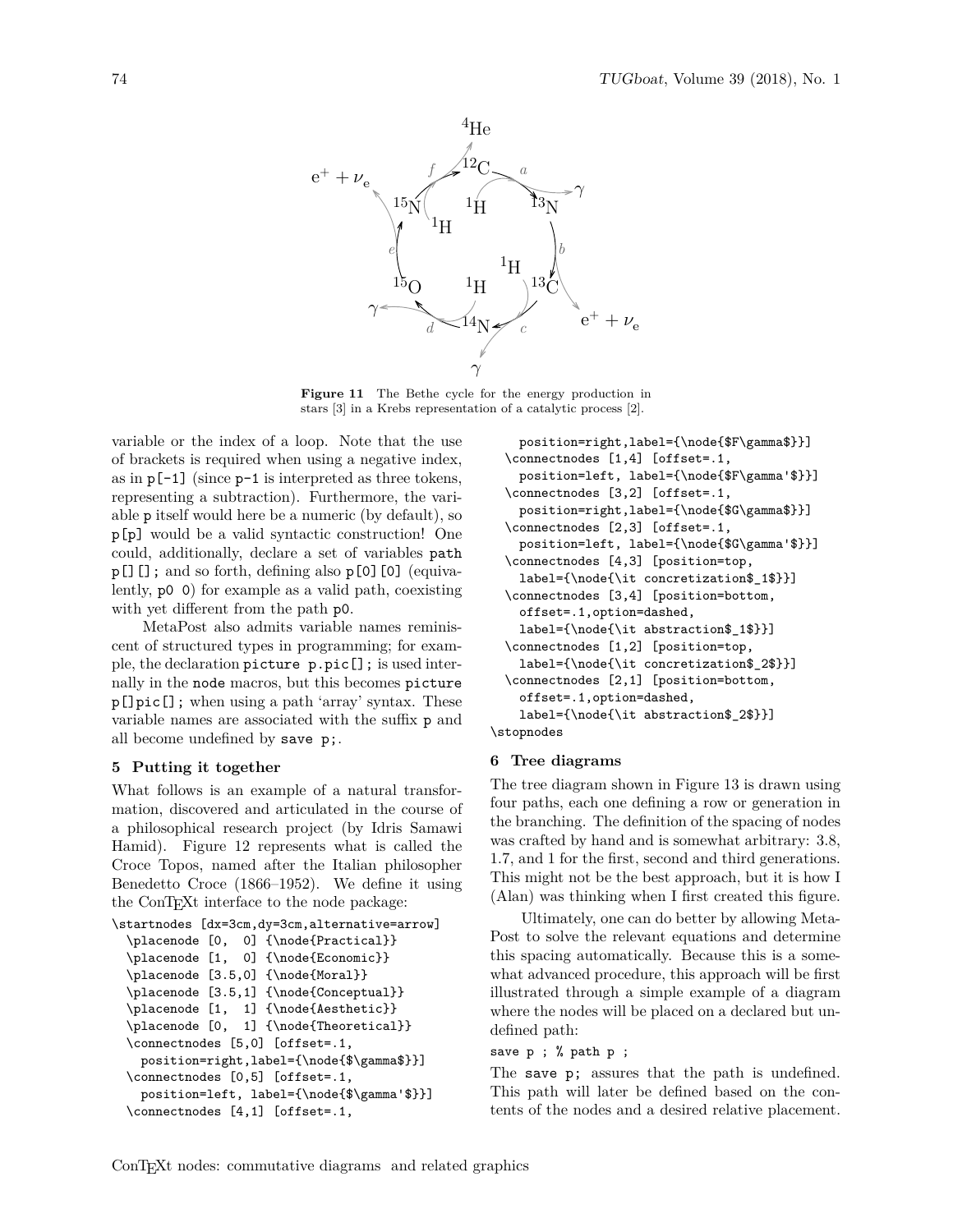

**Figure 13** An example tree diagram.

In fact, it is not even necessary to declare that the suffix will be a path, as the path will be declared and automatically built once the positions of all the nodes are determined. To emphasize this point, the path declaration above is commented out.

**Warning:** Solving equations in MetaPost can be non-trivial for those who are less mathematically inclined. One needs to establish a coupled set of equations that is solvable: that is, fully but not over-determined.

A few helper functions have been defined: makenode() returns a suffix (variable name) corresponding to the node's position. The first such node can be placed at any finite point, for example the drawing's origin. The following nodes can be placed in relation to this first node:

```
save nodepath ;
save first, second, third, fourth ;
pair first, second, third, fourth ;
first.i = 0; second.i = 1;
third.i = 2; fourth.i = 3;
first = makenode(first.i, "\node{first}");
```

```
second = makenode(second.i,"\node{second}");
third = makenode(third.i, "\node{third}");
fourth = makenode(fourth.i,"\node{fourth}");
first = origin ;
second = first+ betweennodes.urt(nodepath,first.i,
                          nodepath,second.i,
                          whatever) ;
third = second
       + betweennodes.lft(nodepath,second.i,
                          nodepath,third.i,
                          whatever) ;
fourth = third+ betweennodes.bot(nodepath,fourth.i,
                          nodepath,first.i,
                          3ahlength) ;
```
The helper function betweennodes() returns a vector pointing in a certain direction (here following the standard MetaPost suffixes urt, lft, and bot), that takes into account the bounding boxes of the contents of each node, plus an (optional) additional distance (here given in units of the arrow-head length, ahlength). Using the keyword whatever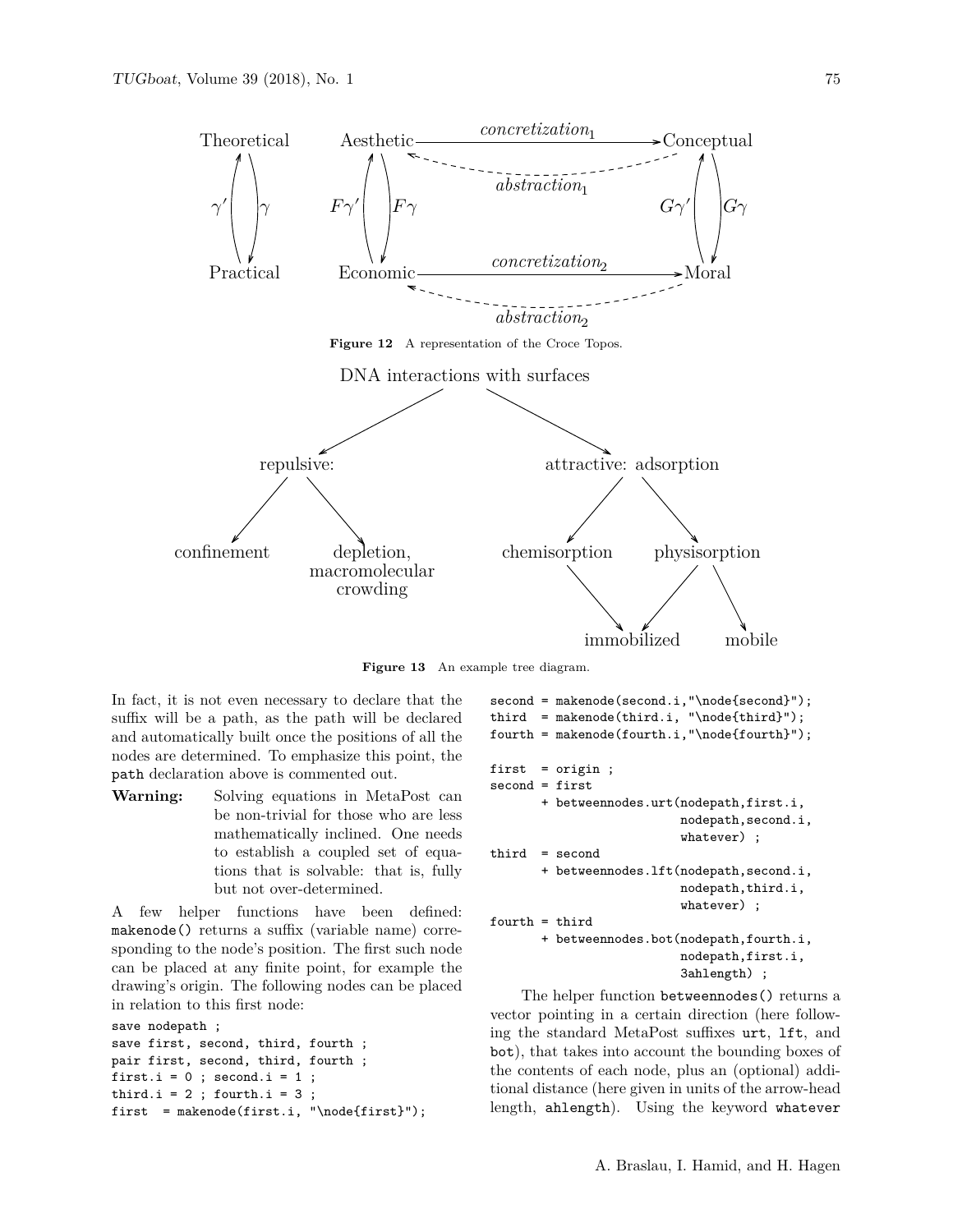tells MetaPost to adjust this distance as necessary. The above set of equations is incomplete as written, so a fifth and final relation needs to be added; the fourth node is also to be located directly to the left of the very first node:

#### fourth = first

+ betweennodes.lft(nodepath,fourth.i, nodepath,first.i, 3ahlength) ;

(Equivalently, we could declare that the first node located to the right of the fourth node: first = fourth + betweennodes.rt (nodepath, first.i, nodepath, fourth.i, 3ahlength);.)

Note that the helper function makenode() can be used as many times as needed; if given no content, it merely returns the node's position. Additional nodes can be added to this diagram along with appropriate relational equations, keeping in mind that the equations must, of course, be solvable. This last issue is the one challenge that most users might face.

The function node(), used previously and returning a picture element to be drawn, itself calls the function makenode(), used here. The nodes have not yet been drawn:

```
for i = first.i,second.i,third.i,fourth.i :
 draw node(i) ;
 drawarrow fromto(0,i,i+1) ;
endfor
```
This results in Figure 14. The path is now defined as one running through the position of all of the defined nodes, and is cyclic.



Using this approach, that of defining but not drawing the nodes until a complete set of equations defining their relative positions has been constructed, imposes several limitations. First, the nodes are expected to be numbered from 0 to  $n$ , continuously and without any gaps for each defined path. This is just an implicit, heuristic convention of the path construction. Second, when ultimately defining all the nodes and their positions, the path needs to be constructed. A function, makenodepath(p) accomplishes this; it gets implicitly called (once) upon the drawing of any node() or connecting fromto. Of course, makenodepath() can always be called explicitly once the set of equations determining the node positions is completely defined.

*We once again stress* that the writing of a solv-

able, yet not over-determined, set of equations can be a common source of error for many MetaPost users.

Another example is the construction of a simple tree of descendance, a.k.a. a family tree. There are many ways to draw such a tree; in Figure 15, we show only three generations. We leave it as an exercise to the reader to come up with the equations used to determine this tree (or one can look at the source of this document).

The requisite set of equations could be hidden from users wishing to construct simple, pre-defined types of diagrams. However, such cases would involve a loss of generality and flexibility. Nevertheless, the ConTEXt-Nodes module *could* be extended in the future to provide a few simple models. One might be a branching tree structure, although even the above example (as drawn) does not easily fit into a simple, general model.

A user on the ConTEXt mailing list asked if it is possible to make structure trees for English sentences with categorical grammar, an example of which is shown in Figure 16.

Here, I chose to define a series of parallel paths, one per word, with one path terminating whenever it joins another path (or paths) at a common parent. Naturally, labeling each branch of the tree structure requires a knowledge of the tree structure. The code is not short, but hopefully it is mostly clear. Note that diagrams such as those constructed here will each be significantly different, making the writing of a general mechanism rather complex. For example, one might need to construct a tree branching up rather than down, or to the right (or left), or even following an arbitrary path, such as a random walk. These can all be achieved individually in MetaPost without too much difficulty.

```
\startMPcode
```

```
save p ; path p[] ;
save n; n = 0;
% rather than parsing a string,
% we can use "suffixes":
forsuffixes $=People,from,the,country,
              can,become,quite,lonely :
 p[n] = makenode(p[n], 0,
         "\node{\it" & (str $) & "}")
       = (n,0);
      % we work first with unit paths.
 n := n + 1;endfor
save u ; u := MakeupWidth/n ;
% build upward tree
```
vardef makeparentnode(text t) =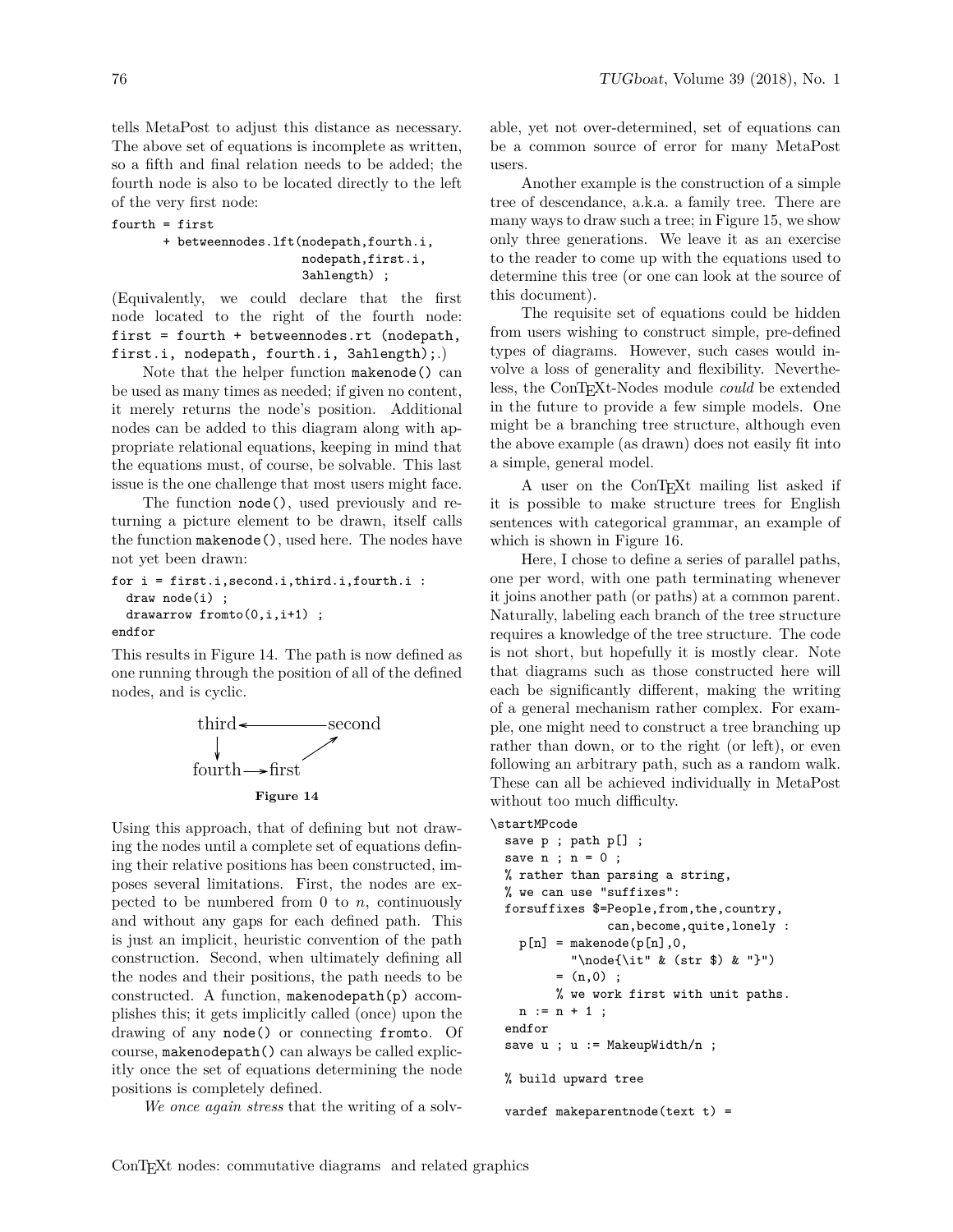$i := i + 1;$ 

xaverage =  $xsum / i$ ;  $ymax := ymax + 1$ ; forsuffixes  $$ = t :$ clearxy ;

makeparentnode(p2,p3) ; makeparentnode(p4,p5) ; makeparentnode(p6,p7) makeparentnode(p1,p2) makeparentnode(p0,p1) makeparentnode(p4,p6) ;

 $$ := $ & z -- (x, ymax)$ 

endfor

endfor enddef ;



```
elseif y > ymax : ymax := y ; fi
z = point infinity of $ ;
  if i>1 : -- (xaverage,ymax) fi ;
                                                for i=0 upto n-1 :
                                                  p[i] := p[i] xyscaled (u, .8u);
                                                  draw node(p[i],0) ;
                                                endfor
                                                save followpath ;
                                                boolean followpath ; followpath = true ;
                                                draw fromtopaths(followpath,p0,0,p0,1,
                                                                          "\node{H:N}") ;
                                                draw fromtopaths(followpath,p1,0,p1,1,
                                                                     "\node{Rel:Prep}") ;
                                                draw fromtopaths(followpath,p2,0,p2,1,
                                                                        "\node{Dr:Dv}") ;
                                                draw fromtopaths(followpath,p3,0,p3,1,
                                                                          "\node{H:N}") ;
                                                draw fromtopaths(followpath,p4,0,p4,1,
                                                                        "\node{M:Aux}") ;
```

```
draw fromtopaths(followpath,p5,0,p5,1,
                        "\node{H:Mv}") ;
```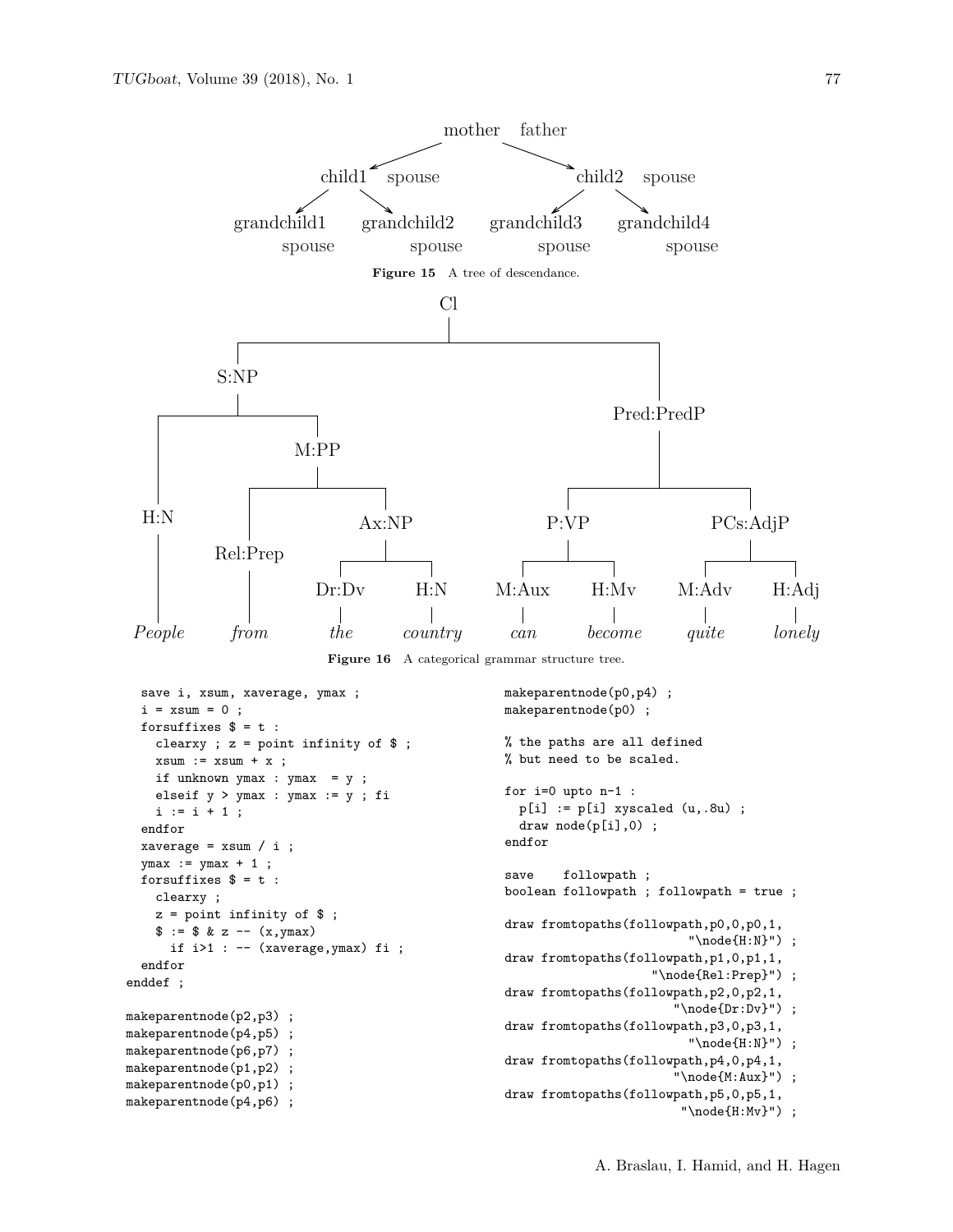draw fromtopaths(followpath,p6,0,p6,1, "\node{M:Adv}") ; draw fromtopaths(followpath,p7,0,p7,1, "\node{H:Adj}") ; draw fromtopaths(followpath,p1,1,p1,2) ; draw fromtopaths(followpath,p2,3,p2,4) ; draw fromtopaths(followpath,p1,2,p1,3, "\node{M:PP}") ; draw fromtopaths(followpath,p2,1,p2,2) ; draw fromtopaths(followpath,p3,1,p3,2) ; draw fromtopaths(followpath,p2,2,p2,3, "\node{Ax:NP}") ; draw fromtopaths(followpath,p4,1,p4,2) ; draw fromtopaths(followpath,p5,1,p5,2) ; draw fromtopaths(followpath,p4,2,p4,3, "\node{P:VP}") ; draw fromtopaths(followpath,p6,1,p6,2) ; draw fromtopaths(followpath,p7,1,p7,2) ; draw fromtopaths(followpath,p6,2,p6,3, "\node{PCs:AdjP}") ; draw fromtopaths(followpath,p0,1,p0,2) ; draw fromtopaths(followpath,p1,3,p1,4) ; draw fromtopaths(followpath,p0,2,p0,3, "\node{S:NP}") ; draw fromtopaths(followpath,p4,3,p4,4) ;

```
draw fromtopaths(followpath,p6,3,p6,4) ;
draw fromtopaths(followpath,p4,4,p4,5,
```
"\node{Pred:PredP}") ; draw  $node(p0, 4.5, "node{Cl}")$ ;

```
draw fromtopaths(followpath,p0,3,p0,4.5);
 draw fromtopaths(followpath,p4,5,p4,6) ;
\stopMPcode
```
## **7 A 3D projection**

Although MetaPost is a 2D drawing language, it can be easily extended to work in 3D. Several attempts have been made in the past ranging from simple to complicated. Here, we will take a simple approach.

The MetaPost language includes a triplet variable type, used to handle rgb colors (it also has a quadruplet type used for cmyk colors). We will use this triplet type to hold 3D coordinates. There is a separate ConTEXt module, entitled three, which creates a new MetaPost instance (also named three), which loads a set of macros that can be used to manipulate these triplet coordinates.

\usemodule [three]

```
\startMPcode{three}
```

```
...
```

```
\stopMPcode
```
For our purposes here, only one function is really necessary: projection(), which maps a 3D coordinate to a 2D projection on the page. This will not be a perspective projection having a viewpoint and a focus point, but rather a very simple oblique projection, useful for, e.g., pseudo-3D schematic drawings. The Z coordinate is taken to be up and the Y coordinate taken to be right, both in the plane of the paper. The third coordinate X is an oblique projection in a right-hand coordinate system.

Intended for schematic drawings, there is no automatic hidden-line removal nor effects like shading, and line crossings need to be handled manually (using crossingunder introduced previously). In Figure 17 we draw a simple cubical commutative diagram, with a node at each corner.

```
\startMPcode{three}
```

```
save nodepath ;
path nodepath ;
nodepath = (projection Origin --
            projection (1,0,0) --
            projection (1,1,0) --
            projection (0,1,0) --
            projection (0,1,1) --
            projection (1,1,1) --
            projection (1,0,1) --
            projection (0,0,1) --
            cycle) scaled 5cm ;
draw node(0, "\node
  {\${\cal C}_{i\cal P}^{{\mathrm{nt}}}\ ");
draw node(1, "\node
  {\${\cal C}_{i\cal G}^{{\mathrm{nt}}}\ ");
draw node(2, "\node
  {\${\cal C}_{j\cal P}^{\mathrm{nt}}\ ");
draw node(3, "\node
  {\${\cal C}_{j\cal G}^{\mathrm{nt}}\ ");
draw node(4,
  "\node{\f\cal{cl} C}_{j\cal{sl}}");
draw node(5,
  "\node{${\cal C} {j\cal P}$}") ;
draw node(6,
  "\node{${\cal C}_{i\cal G}$}") ;
draw node(7,
  "\node{\f\cal{cl} C}_{i\cal} P}$}") ;
interim crossingscale := 30 ;
drawdoublearrows fromto(0,0,1) ;
drawdoublearrows fromto(0,1,2) ;
drawdoublearrows fromto(0,2,3) ;
drawdoublearrows fromto(0,3,0)
   crossingunder fromto(0,2,5) ;
drawdoublearrows from to (0, 7, 6)drawdoublearrows from to (0, 6, 5)drawdoublearrows fromto.ulft(0,5,4,
                    "\node{$\tau_j$~}") ;
drawdoublearrows fromto.top (0,7,4,
                       "\node{$\sigma$}") ;
drawdoublearrows fromto.lrt(0,0,7,
       "\node{$Ψ^{\mathrm{nt}}$}")
   crossingunder fromto(0,6,5) ;
```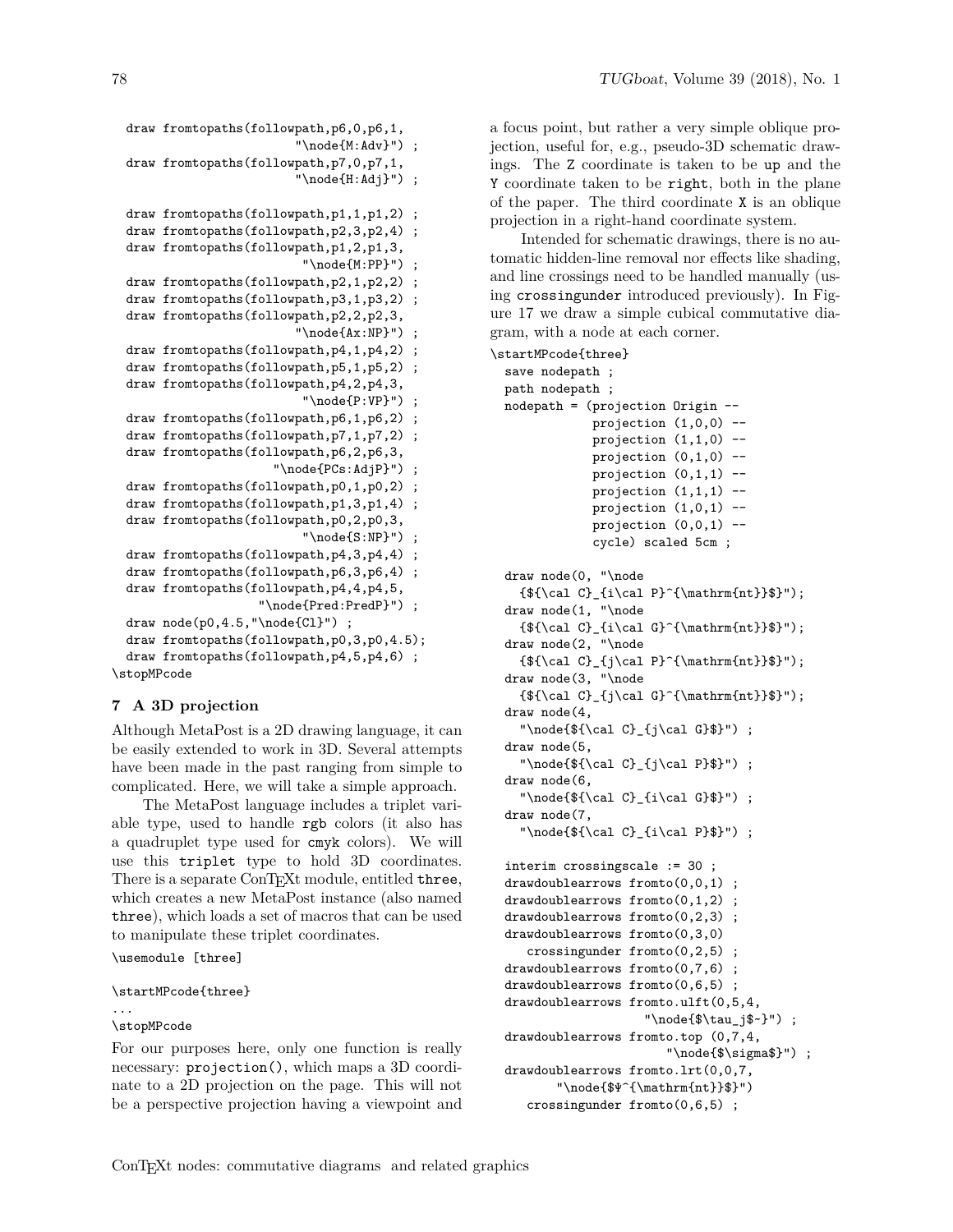```
drawdoublearrows fromto(0,1,6) ;
 drawdoublearrows fromto(0,2,5) ;
 drawdoublearrows fromto(0,3,4) ;
\stopMPcode
```


Note the use of drawdoublearrows, a new Metafun command that is introduced here.

## **8 Two final examples**

We end this paper with two examples of more advanced commutative diagrams. The following example, shown in Figure 18, illustrates what in category theory is called a *pullback*. It is inspired from an example given in the Ti*k*Z CD (commutative diagrams) package.



The arrow labeled " $(x, y)$ " is drawn dashed withdots and illustrates how the line gets broken, implicitly crossingunder its centered label.

```
\startnodes [dx=2.5cm,dy=2cm,
             alternative=arrow]
```

```
\placenode [0, 0] {\node{$X\times_Z Y$}}
  \placenode [1, 0] {\node{$X$}}
  \placenode [1,-1] {\node{$Z$}}
  \placenode [0,-1] {\node{$Y$}}
  \placenode [-1,1] {\node{$T$}}
  \connectnodes [0,1] [position=top,
    label={\nodeSmall{$p$}}]
  \connectnodes [1,2] [position=right,
    label={\nodeSmall{$f$}}]
  \connectnodes [0,3] [position=right,
    label={\nodeSmall{$q$}}]
  \connectnodes [3,2] [position=top,
    label={\nodeSmall{$g$}}]
  \connectnodes [4,0] [option=dotted,
    rulethickness=1pt,
    label={\n<math>\{f(x,y)\}]
  \connectnodes [4,1] [offset=+.13,
    position=top,
    label={\nodeSmall{$x$}}]
  \connectnodes [4,3] [offset=-.13,
    position=topright,
    label={\nodeSmall{$y$}}]
\stopnodes
```
The previous diagram was drawn using the Con-TEXt interface. Our final example, shown in Figure 19, gives another "real-life" example of a categorical pullback, also inspired by Ti*k*Z-CD, but this time drawn through the MetaPost interface and solving for positions.

### \startMPcode

```
clearnodepath;
save 1 ; 1 = 5ahlength ;
save A, B, C, D, E ;
pair A, B, C, D, E ;
A.i = 0; B.i = 1; C.i = 2;
D.i = 3 ; E.i = 4 ;
A = makenode(A.i,'')node{\$ \pi_1(U_1\cap U_2)\ ") ;
B = makenode(B.i,'')node{\phi_1(U_1)\ast_{\pi_1(U_1\cap U_2)}\pi_1(U_2)$}") ;
C = makenode(C.i, ...)"\node{$\pi_1(X)$}") ;
D = makenode(D.i,"\node{$\pi_1(U_2)$}") ;
E = makenode(E.i, ...)"\node{$\pi_1(U_1)$}") ;
A = origin;
B = A + between modes.rt (nodepath, A.i,nodepath,B.i)
      + ( 1,0);
C = B + between modes.rt (nodepath, B.i,nodepath,C.i)
      + (.7l,0) ;
D = .5[A,B] + (0,-.91);
E = .5[A,B] + (0, .91);
```